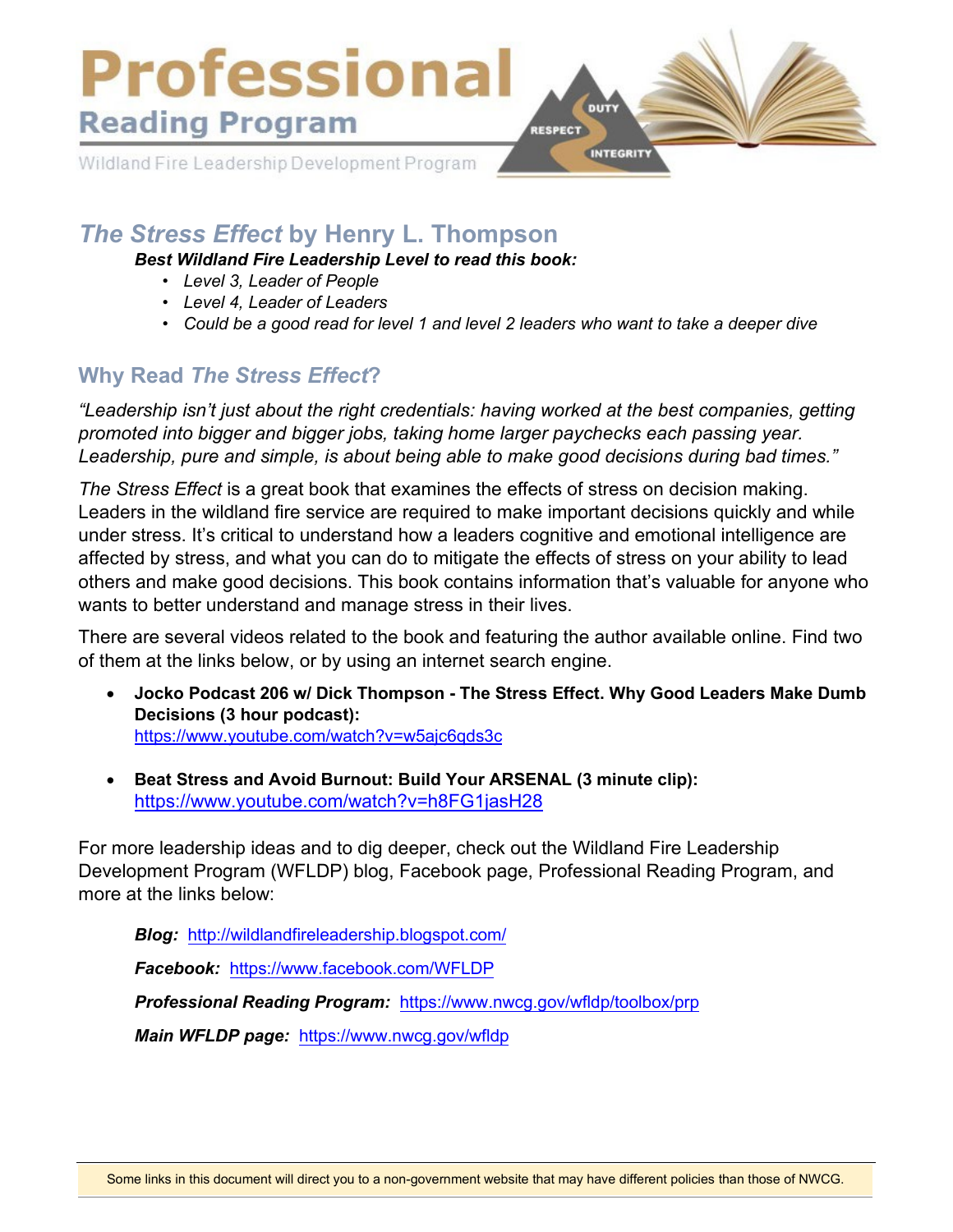## *The Stress Effect* **Discussion Questions**

#### **Chapter One: How Leaders Make Decisions**

Have you seen "smart" leaders make "dumb" decisions? Have you ever been in circumstances where you made decisions that in hindsight were "dumb?" What kind of decision strategies do you use to help make decisions in stressful situations?

#### **Chapter Two: How Cognitive Intelligence Influences Decision Making**

After reading this chapter, what do you think about cognitive intelligence and leadership? How might these ideas show up in your work environment? What are some ways that you can make sure you're operating at the top of your cognitive intelligence "game" in decision making in the wildland fire setting?

#### **Chapter Three: Emotional Intelligence and Decision Making**

Why might emotional intelligence be important for fire leaders? Have you worked with any leaders that showed good emotional intelligence "skills?" What do you think of the example of the Hardwood Group CEO that closes out the chapter? How does this demonstration of leading by example compare to what you see in your team or organization? How might emotional intelligence help you lead by example in your situation?

#### **Chapter Four: Stress and Decision Making**

What symptoms of stress do you see in your life? Why might chronic stress and its effects be something to understand and watch for in a wildland fire organization? Have you ever seen stress reactions lead to bad decisions? What do you think of the idea that control, or perceived control, contributes to stress? Why should you manage stress instead of "powering through?"

#### **Chapter Five: How Stress Leads to Poor Decision Making**

How often do you, as a fire leader, make decisions under stress? How can stress change your perceptions of a situation, and influence the decisions you make while under stress? How does stress contribute to "confirmation traps" in decision making, and why is that important to know and understand?

#### **Chapter Six: Increasing Stress Management Capacity**

Where are you at in the stress level/time curve shown in this chapter? What are some ways that you can build your capacity for stress management? How about for your team? Could stress relief techniques like mindfulness meditation be a tool used to build stress management capacity in the wildland fire setting?